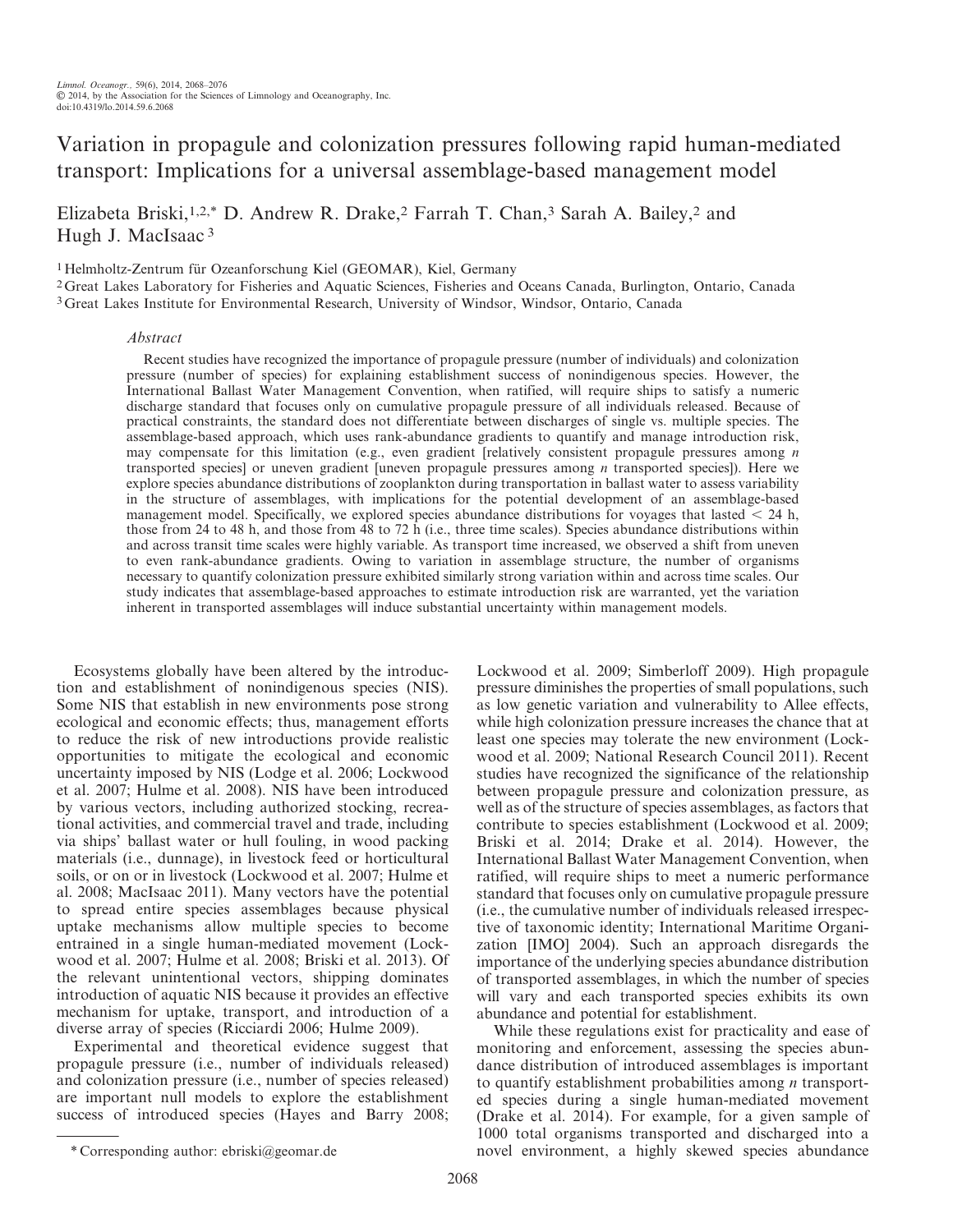distribution could occur with relatively few species, though with dominant ones occurring at high abundance. Establishment of each species in the new environment can be considered as a probability trial, with the success of each trial dependent on the abundance of each species. Alternatively, a strongly even species abundance distribution for the same sample of 1000 organisms would exhibit many species but with low abundance, each with a relatively low chance of success because of a dearth of individuals (Drake et al. 2014). Environmental conditions in the new habitat may further obscure the probability of establishment.

Theoretically, the existence of a consistent underlying species abundance distribution for a transported taxonomic group (e.g., zooplankton) would allow estimating a species abundance distribution for a given abundance of organisms. This would provide attributes of the assemblage relevant to establishment risk, such as colonization and propagule pressures among n species, without the need for detailed empirical sampling and species-level identifications. A consistent species abundance distribution would also lead to greater consistency in establishment risk for a given concentration-based discharge standard. However, uncovering a universal relationship between propagule pressure, colonization pressure, and a given abundance of organisms may be unlikely because of stochasticity of the species transport process that spans multiple source communities and vector characteristics.

Despite the theoretical and practical importance of quantifying characteristics of transported assemblages, there exist very few studies pertaining to species assemblages immediately after their entrainment into a vector (e.g., ships' ballast; Briski et al. 2014). Variation among transported assemblages appears to be common across taxonomic groups and related to voyage length. Briski et al. (2014) reported greatest changes for zooplankton during short voyages lasting less than 5 d; those voyages are the most frequent ones in certain high-intensity shipping networks (Kaluza et al. 2010; Rup et al. 2010). Furthermore, based on species communities in nature, shipping data, and the study of Drake et al. (2014), Briski et al. (2014) assumed that species form uneven log-normal species abundance distributions immediately after uptake, with the possibility of different species being abundant among species assemblages due to seasonal and spatial variability of ballast uptakes (Hoffmeyer 2004; Zervoudaki et al. 2009; Hansen et al. 2013). If species abundance distributions of the same age (i.e., assemblages at time,  $t$ ) are similar, despite rapid changes among species assemblages of different ages (e.g., from day 1 to day 5), predicting introduction potential at time  $t$  may be possible by incorporating voyage length as a management variable.

To compensate for the lack of emphasis of multiple transported species within the International Ballast Water Management Convention and to explore the potential for an assemblage-based management model, we explore the assemblage structure of zooplankton during human-mediated transport at rapid time scales. For this purpose, we explored species abundance distributions of zooplankton in ballast water that was  $<$  24 h old as well as 24–48 h and 48–72 h old and determined variability within and among samples of different ages. Next, we conducted stochastic simulations within each species abundance distribution (i.e., sample) to interpret how colonization pressure changes with increasing propagule pressure and to understand the variability of transported assemblages across multiple human-mediated events and transportation time scales  $(i.e., < 24, 24–48, and 48–72 h)$ . We tested three hypotheses: (1) species abundance distributions of zooplankton within the same time scale (e.g.,  $\lt 24$  h) will exhibit low variation across different events or samples, and if low variation exists, the number of organisms necessary to document colonization pressure among samples will be relatively consistent; (2) despite similar underlying species abundance distributions, the abundant (dominant) species in each sample may differ; and (3) species abundance distributions of zooplankton across time scales will differ.

# Methods

Sample collection, taxa enumeration, and identification— In 2007 and 2008, as a part of a broader study (Briski et al. 2012b), we collected 22 ballast water samples from domestic vessels operating between Great Lakes ports in Canada and the United States. Vessels were boarded opportunistically at cargo or fuel docks in Corunna, Goderich, Sarnia, or Windsor, Ontario, or Superior, Wisconsin, throughout the shipping season. Ballast history for each vessel, including date and location of ballast uptake, was obtained from vessel personnel (Table 1). Eight samples were collected  $\langle 24 \rangle$  h after water was pumped into ballast tanks, while eight others were collected 24–48 h after pumping and six more 48–72 h after pumping. Every sample, independent of ballast age, was collected from a different ship. Tanks were sampled by lowering a 30-cm-diameter,  $53$ - $\mu$ m-mesh plankton net to the lowest accessible point of the ballast tank through an opened tank access hatch. One to five net hauls were taken, depending on depth, totaling at least 1000 liters of water filtered. The exact amount of water collected per sample was calculated by multiplying the area of the net opening by haul depth and number of hauls. Samples were preserved in ethanol and sent to taxonomic experts for enumeration and identification based on morphological characteristics.

Construction of species rank-abundance and saturation plots—Species rank-abundance plots were constructed for each sample by plotting the species rank (ordered index of  $n$ ) species) on the x-axis and the abundance of each species on the y-axis. To determine colonization pressure variability within each time scale (i.e.,  $\lt 24$ , 24–48, and 48–72 h), we sampled organisms contained in each sample as follows: (1) a single individual was randomly selected from a sample, and the number of individuals (i.e., one for the initial draw) and number of species (i.e., one for the initial draw) were recorded; (2) this individual was returned, and then two individuals were randomly selected, again recording number of individuals and number of species; (3) the number of individuals sampled continued until a grab of 1000 individuals was made; (4) the process of (1) through (3) was repeated 100 times; and (5) the outcome of the simulation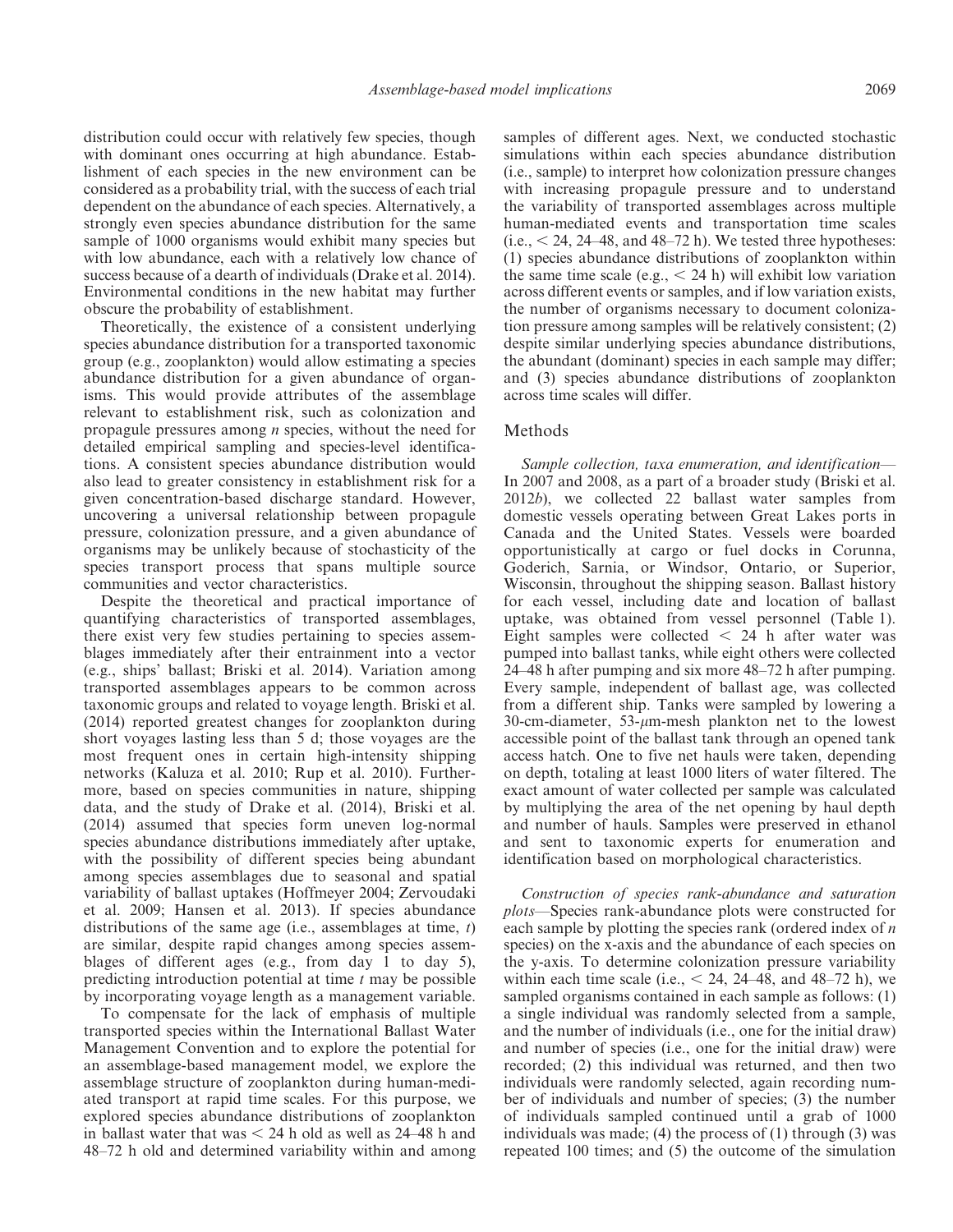#### 2070 Briski et al.

| Ballast age    | Sample       | CP | Minimum PP     | Median PP | Maximum PP | Mean PP | Total PP | Sampling date | <b>Ballast</b> source         |
|----------------|--------------|----|----------------|-----------|------------|---------|----------|---------------|-------------------------------|
| $<$ 24 $\rm h$ | A            | 15 | 500            | 1500      | 83,476     | 7165    | 107,470  | 11 Jul 2007   | Cleveland, Ohio               |
|                | $\, {\bf B}$ | 17 | 19             | 77        | 2538       | 409     | 6957     | 17 Jul 2007   | Courtright, Ontario           |
|                | С            | 9  | 108            | 3555      | 89,404     | 13,596  | 122,364  | 11 Oct 2007   | Nanticoke, Ontario            |
|                | $\mathbf D$  | 17 | 276            | 3310      | 21,238     | 5549    | 94,329   | 17 Oct 2007   | Toledo, Ohio                  |
|                | E            | 18 | 582            | 1456      | 53,577     | 10,256  | 184,606  | 18 Oct 2007   | Kingsville, Ontario           |
|                | $\mathbf{F}$ | 17 | 24             | 195       | 23,000     | 1794    | 30,501   | 22 Oct 2007   | Toledo, Ohio                  |
|                | G            | 13 | 73             | 585       | 51,750     | 4852    | 63,080   | 06 May 2008   | Ashtabula, Ohio               |
|                | H            | 16 | 135            | 541       | 36,663     | 4511    | 72,175   | 16 Jun 2008   | Rouge River,<br>Michigan      |
| $24 - 48$ h    | I            | 17 | 77             | 538       | 10,916     | 2286    | 38,868   | 25 Jun 2007   | Port Colborne,<br>Ontario     |
|                | J            | 14 | 61             | 338       | 7000       | 1183    | 16,558   | 16 Jul 2007   | Clarkson, Ontario             |
|                | $\rm K$      | 11 | 9              | 104       | 65,000     | 6014    | 66,157   | 12 Oct 2007   | Detroit, Michigan             |
|                | L            | 9  | 220            | 1322      | 86,354     | 12,385  | 111,468  | 15 Oct 2007   | Parry Sound, Ontario          |
|                | M            | 8  | 58             | 105       | 2167       | 463     | 3701     | 22 May 2008   | Windsor, Ontario              |
|                | N            | 12 | $\overline{2}$ | 29        | 972        | 213     | 2556     | 24 Oct 2007   | Sarnia, Ontario               |
|                | $\Omega$     | 22 | 225            | 899       | 104,307    | 6802    | 149,641  | 09 Jun 2008   | Toledo, Ohio                  |
|                | $\mathbf{P}$ | 14 | 25             | 190       | 8400       | 1416    | 19,827   | 27 Aug 2008   | Sarnia, Ontario               |
| $48 - 72 h$    | Q            | 18 | 3              | 383       | 4251       | 975     | 17,559   | 06 Jun 2007   | Sault Saint Marie,<br>Ontario |
|                | $\mathbb{R}$ | 16 | 146            | 365       | 16,809     | 2677    | 42,826   | 10 Sep 2007   | Thunder Bay,<br>Ontario       |
|                | $\mathbf S$  | 19 | 5              | 1729      | 20,401     | 5114    | 97,171   | 12 Oct 2007   | Toledo, Ohio                  |
|                | T            | 16 | 51             | 255       | 7306       | 977     | 15,634   | 01 Nov 2007   | Toledo, Ohio                  |
|                | U            | 18 | 38             | 401       | 6871       | 1004    | 18,067   | 09 Jun 2008   | Toronto, Ontario              |
|                | V            | 9  | 172            | 1856      | 17,874     | 3665    | 32,981   | 29 Aug 2008   | Ashtabula, Ohio               |

Table 1. Descriptive statistics, date of sampling, and ballasting location for samples collected at different time scales (i.e.,  $\leq$  24, 24– 48, and 48–72 h). CP and PP represent colonization pressure and propagule pressure per m3, respectively.

was plotted as the cumulative number of individuals (xaxis) vs. number of species (y-axis). Finally, we plotted bootstrap confidence intervals (alpha  $= 0.05$ ) of the number of individuals necessary to reach the 95th and 99th percentiles of colonization pressure. Saturation plots were used to determine variability among colonization pressures for a given cumulative abundance of organisms.

Statistical analyses—To determine differences among species abundance distributions for samples within the same time scale, we conducted Kruskal–Wallis tests using Monte Carlo simulations with 10,000 iterations and a confidence level of 95% (Yau 2013). Three different Kruskal–Wallis tests were conducted, each of them for ballast water at < 24 h (samples A–H), 24–48 h (samples I– P), and 48–72 h time scales (samples Q–V). Furthermore, we conducted a fourth Kruskal–Wallis test to compare differences among species abundance distributions for different time scales. Pairwise comparisons between different time scales were conducted by Kolmogorov–Smirnov Z-tests, again using Monte Carlo simulations with 10,000 iterations and a confidence level of 95% (Press et al. 2002; Crawley 2007). All statistical analyses were performed in R, version 2.12.1 (R Development Core Team 2008).

# Results

Species rank-abundance distributions within and among samples at different time scales—Species abundance distributions of ballast samples collected  $<$  24 h after entrainment ranged from steep rank-abundance gradients (i.e., uneven propagule pressures among n transported species; Fig. 1, A1 and C1), through those with moderate unevenness of propagules (Fig. 1, D1, E1, F1, G1, and H1), to those with shallow rank-abundance gradients in which propagule pressures were relatively consistent among n transported species (Fig. 1, B1). Statistical comparison revealed significant differences among distributions ( $p < 0.05$ ; Table 2). Species abundance distributions of samples collected within 24–48 h exhibited high and significant variability ( $p < 0.05$ ; Table 2; Fig. 2), as were distributions for samples collected  $<$  24 h after entrainment; however, many distributions collected within 24–48 h had relatively even propagule pressures among  $n$  transported species (Fig. 2, I1, J1, M1, N1, and P1). Three distributions had steep gradients and highly uneven propagule pressures (Fig. 2, K1, L1, and O1), while there were no transitional distributions. Species abundance distributions collected within 48–72 h revealed less variability than the other two time scales, with rank-abundance gradients becoming shallower and more even among *n* transported species (Fig. 3). Still, a few transitional distributions (Fig. 3, R1, S1, and V1) exhibited significant differences due to the variability in assemblage shape ( $p < 0.05$ ; Table 2). When species abundance distributions of different time scales were compared, those collected  $\leq$ 24 h after ballasting were significantly different from those collected within 24–48 h ( $p < 0.05$ ; Table 2). Samples collected within 48–72 h after ballasting did not differ significantly from either of the other two time scales ( $p > 0.05$ ; Table 2).

Propagule and colonization pressure variation at similar time scales—Modeled saturation of colonization pressure for samples collected  $<$  24 h after ballasting were highly variable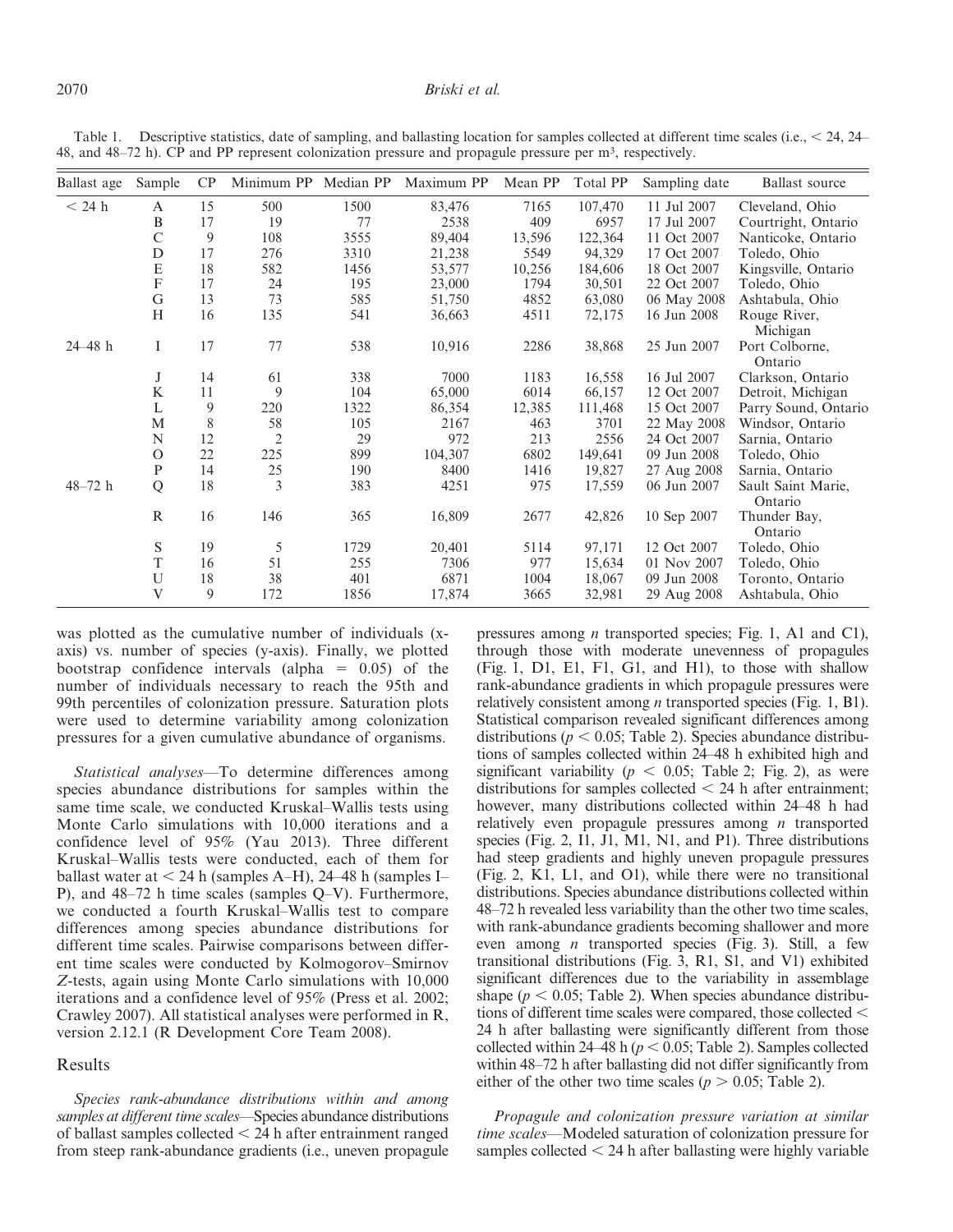



Fig. 1. Species rank-abundance plots (panels A1–H1) and their corresponding propagule pressure–colonization pressure relationships following random sampling of 1000 organisms (panels  $A2-H2$ ) for samples from  $\leq 24$ -h-old ballast water. Shown are the lower and upper confidence intervals (error rate =  $0.05$ ) for the 95th (light gray box) and 99th (dark gray box) percentiles of colonization pressure saturation.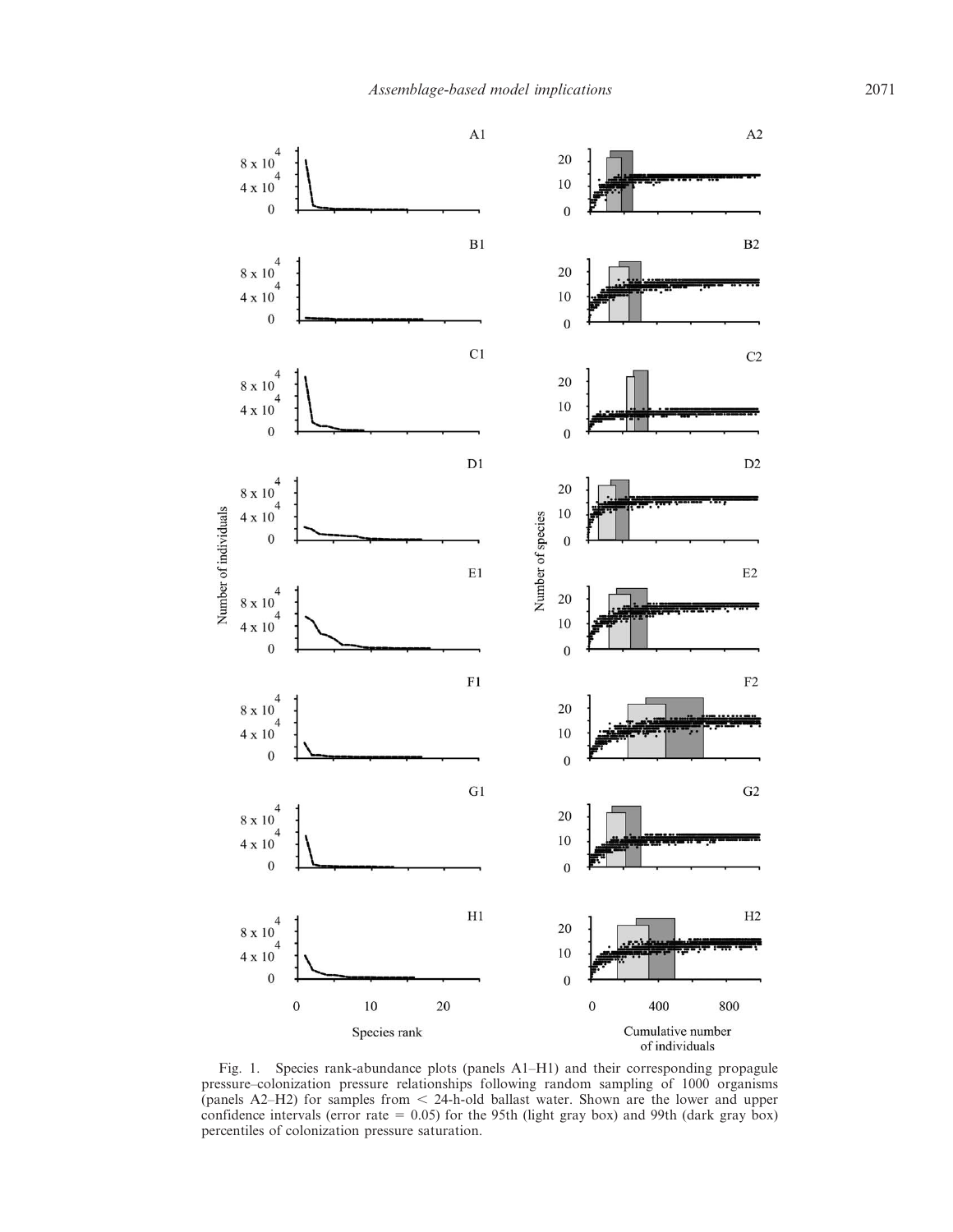Table 2. Statistical comparisons of species abundance distributions within different time scales ( $< 24$  h [samples A–H], 24–48 h [samples I–P], and 48–72 h old ballast [samples Q–V]) as well as of species abundance distributions among different time scales ( $<$  24, 24–48, and 48–72 h). Pairwise comparisons between different time scales are also included. The comparisons were conducted using Monte Carlo simulations with 10,000 iterations and a confidence level of 95%. The lower and upper bounds represent the 95% confidence intervals for the exact p-values. Significant p-values are presented in bold.

|                                                                         |                             | Lower bound Upper bound     | $\boldsymbol{p}$            |
|-------------------------------------------------------------------------|-----------------------------|-----------------------------|-----------------------------|
| Within different<br>time scales                                         |                             |                             |                             |
| $< 24$ h<br>$24 - 48$ h<br>$48 - 72 h$                                  | < 0.001<br>< 0.001<br>0.003 | < 0.001<br>< 0.001<br>0.006 | < 0.001<br>< 0.001<br>0.005 |
| Among different<br>time scales                                          | 0.036                       | 0.043                       | 0.04                        |
| $<$ 24 h vs. 24–48 h<br>$<$ 24 h vs. 48–72 h<br>$24-48$ h vs. $48-72$ h | 0.006<br>0.479<br>0.248     | 0.009<br>0.498<br>0.265     | 0.008<br>0.488<br>0.257     |

due to variation in underlying species abundance distributions (Fig. 1). Colonization pressure of samples ranged from 9 to 18 species, with bootstrap confidence intervals necessary to reach the 95th and 99th percentiles of colonization pressure ranging from 67 to 454 and 120 to 670 individuals, respectively. Corresponding species abundance distributions for samples collected within 24–48 h were even more variable. Colonization pressures ranged between 8 and 22 species, while the number of organisms necessary to reach the 95th and 99th percentiles ranged from 21 to 901 and 21 to 928 individuals, respectively (Fig. 2). Finally, species abundance distributions and corresponding colonization pressure saturation points of samples collected within 48–72 h were also variable (Fig. 3). Colonization pressures of those samples ranged from 9 to 19 species, with the number of organisms necessary to reach the 95th and 99th percentiles varying between 31 to 354 and 31 to 608 individuals, respectively (Fig. 3). Our bootstrap confidence intervals indicated significant variability among colonization pressures within samples of the same age for all three ballast water ages (Figs. 1–3).

Species assemblage variability within samples at similar time scales—Species assemblages of samples collected  $<$  24 h after ballast entrainment exhibited the highest abundance among all time scales, averaging  $85,185$  individuals  $m^{-3}$ (Table 1). Minimum propagule pressure per species ranged from 19 to 582 individuals  $m^{-3}$ , while maximum values ranged from 2538 to 89,404 individuals  $m^{-3}$ . All four taxonomic groups were represented by species with very high numerical abundances, that is, propagule pressure higher than 10,000 individuals  $m^{-3}$ : Cladocera (*Bosmina longirostris* and *Eubos*mina coregoni), Copepoda (Leptodiaptomus sicilis), Rotifera (Brachionus calyciflorus, Polyarthra remata, Polyarthra vulgaris, Synchaeta kitina, and Synchaeta pectinata), and Mollusca (Dreissena polymorpha and Dreissena rostriformis bugenesis; Web Appendix, Table A1, [http://www.aslo.org/](http://www.aslo.org/lo/toc/vol_59/issue_6/2068a.pdf) [lo/toc/vol\\_59/issue\\_6/2068a.pdf\). The average number of](http://www.aslo.org/lo/toc/vol_59/issue_6/2068a.pdf) [organisms in samples collected within 24–48 h was 51,097](http://www.aslo.org/lo/toc/vol_59/issue_6/2068a.pdf) individuals  $m^{-3}$ [, with minimum and maximum propagule](http://www.aslo.org/lo/toc/vol_59/issue_6/2068a.pdf) [pressure per species ranging from 2 to 225 and from 972 to](http://www.aslo.org/lo/toc/vol_59/issue_6/2068a.pdf) 104,307 individuals  $m^{-3}$ [, respectively \(Table 1\). However, few](http://www.aslo.org/lo/toc/vol_59/issue_6/2068a.pdf) [species had propagule pressure higher than 10,000 individuals](http://www.aslo.org/lo/toc/vol_59/issue_6/2068a.pdf)  $m^{-3}$  $m^{-3}$  [when compared to samples collected from](http://www.aslo.org/lo/toc/vol_59/issue_6/2068a.pdf)  $<$  24-h-old [ballast \(10 vs. 5 species\); those species also belonged to all four](http://www.aslo.org/lo/toc/vol_59/issue_6/2068a.pdf) [taxonomic groups observed in samples: Cladocera \(](http://www.aslo.org/lo/toc/vol_59/issue_6/2068a.pdf)B. longirostris and [Daphnia retrocurva](http://www.aslo.org/lo/toc/vol_59/issue_6/2068a.pdf)), Copepoda (Leptodiaptomus ashlandi), Rotifera (P. remata[\), and Mollusca \(](http://www.aslo.org/lo/toc/vol_59/issue_6/2068a.pdf)D. rostriformis bugenesis[; Web Appendix, Table A2\). Finally, 48–72-h-old](http://www.aslo.org/lo/toc/vol_59/issue_6/2068a.pdf) [samples had lowest abundance of all three ballast water ages](http://www.aslo.org/lo/toc/vol_59/issue_6/2068a.pdf) [\(Table 1\). Average number of organisms in those samples was](http://www.aslo.org/lo/toc/vol_59/issue_6/2068a.pdf)  $37,373$  individuals m<sup>-3</sup>, while minimum and maximum [propagule pressure per species ranged from 3 to 172 and](http://www.aslo.org/lo/toc/vol_59/issue_6/2068a.pdf)  $4251$  to 20,401 individuals m<sup>-3</sup>, respectively (Table 1). Only [two taxonomic groups had species with propagule pressures](http://www.aslo.org/lo/toc/vol_59/issue_6/2068a.pdf) higher than 10,000 individuals  $m^{-3}$ : Copepoda (Skistodiaptomus oregonensis) and Rotifera ([Brachionus angularis](http://www.aslo.org/lo/toc/vol_59/issue_6/2068a.pdf), Keratella cochlearis tecta, P. remata, and S. kitina[\); none of those species](http://www.aslo.org/lo/toc/vol_59/issue_6/2068a.pdf) exceeded 50,000 individuals  $m^{-3}$  [as was observed in samples](http://www.aslo.org/lo/toc/vol_59/issue_6/2068a.pdf) collected from  $\leq$  [24 h or those from 24–48-h-old ballast \(Web](http://www.aslo.org/lo/toc/vol_59/issue_6/2068a.pdf) [Appendix, Tables A1–A3\).](http://www.aslo.org/lo/toc/vol_59/issue_6/2068a.pdf)

# Discussion

Species abundance distributions were highly variable within and across time scales. High variability within distributions of samples after entrainment may result from several factors, including temporal and spatial variability of source communities and consequent nonrandom uptake of taxa prior to transport (Briski et al. 2012a; Drake et al. 2014). Seasonal and temporal succession of zooplankton and spatial variability are frequently observed in nature (Hoffmeyer 2004; Zervoudaki et al. 2009; Hansen et al. 2013). However, most zooplankton communities consist of a mixture of common and rare species. We expected numerically dominant species to differ among ballast samples but to exhibit a fairly constant distribution shape after entrainment. The joint variability of zooplankton in nature and nonrandom uptake of taxa into dispersal vectors may lead to high variability in the composition of communities originally entrained. Stochasticity within each of these processes may further complicate between-sample variation. To resolve the roles of donor ecosystem variability vs. selection mechanisms during the uptake into transport vector, species composition and abundance distributions in port waters should be compared to those in the entrained assemblage immediately after ballast is loaded. Such a study would also identify taxonomic groups (if any) that consistently fail to be transported despite their occurrence in source localities.

Following Briski et al. (2014) and the results of this study, we hypothesize that shifting rank-abundance gradients during transport result from the combined effects of density dependence and fluctuating environmental conditions that favor certain zooplankton species. For example, Declerck et al. (2003) stated that strong intra- and interspecific chemical interference controls zooplankton population abundances. As many zooplankton populations decrease with an increase in abundance of con- or heterospecific zooplankton (Mateev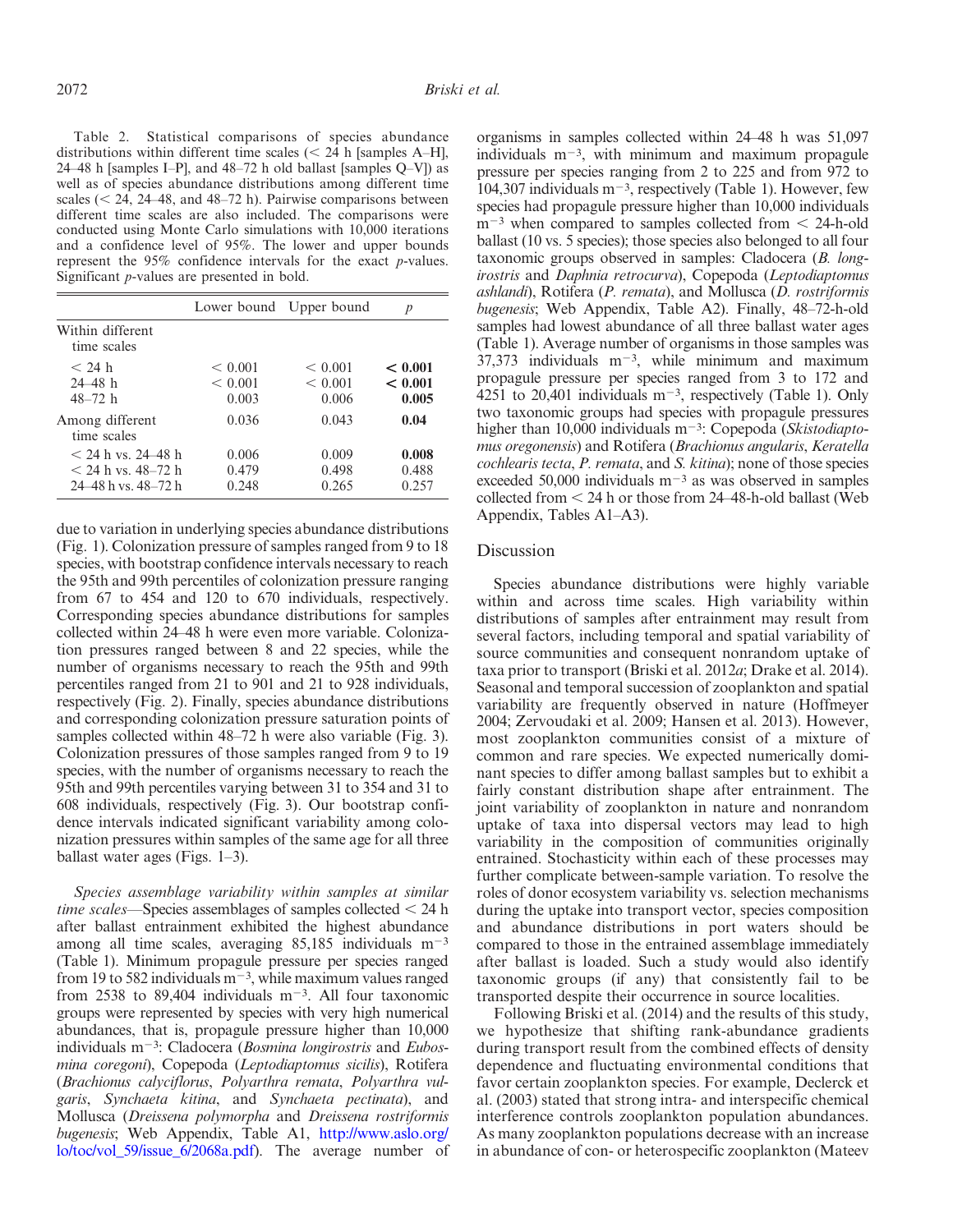

Fig. 2. Species rank-abundance plots (panels I1–P1) and their corresponding propagule pressure–colonization pressure relationships following random sampling of 1000 organisms (panels I2–P2) for samples from 24–48-h-old ballast water. Shown are the lower and upper confidence intervals (error rate  $= 0.05$ ) for the 95th (light gray box) and 99th (dark gray box) percentiles of colonization pressure saturation.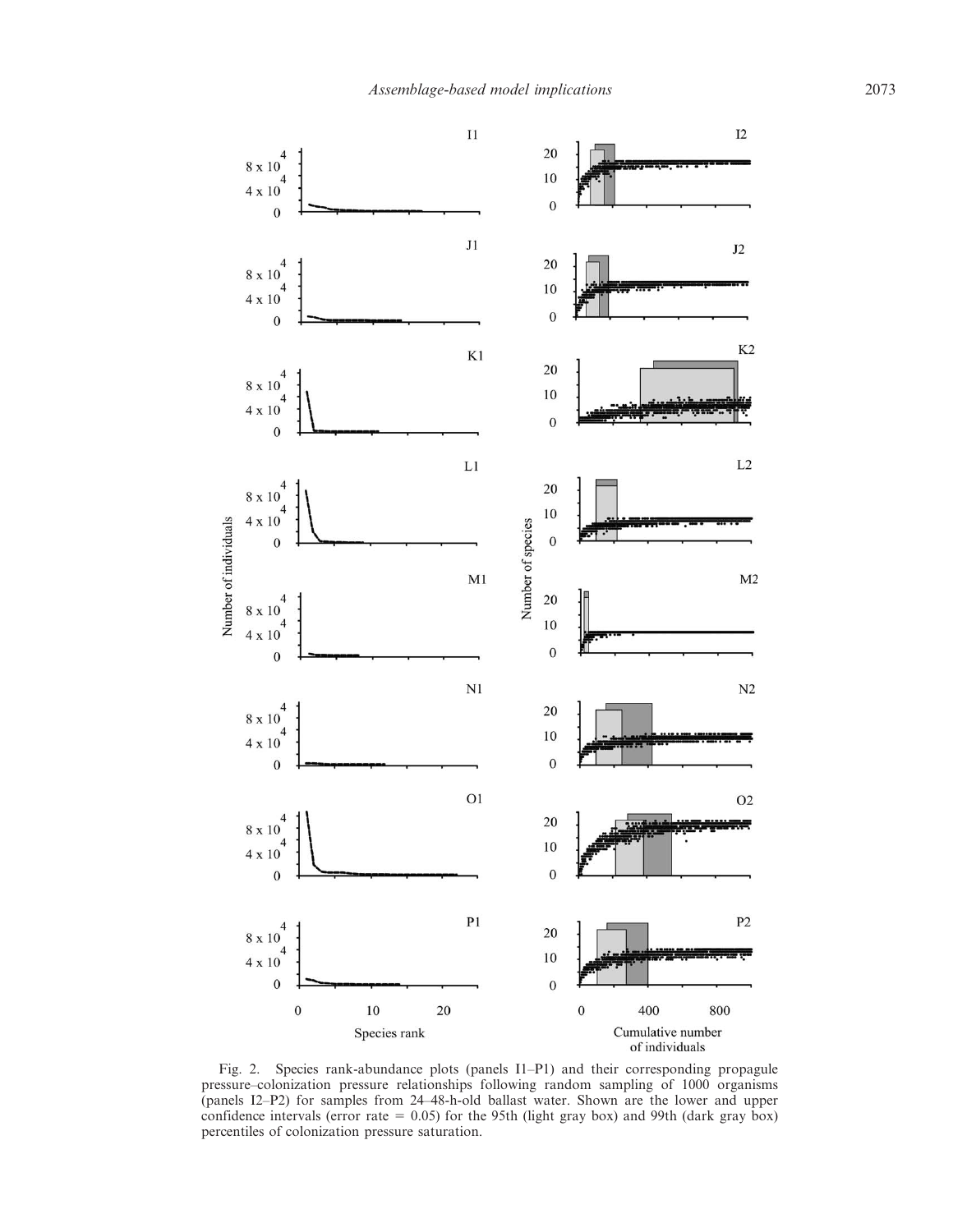

Fig. 3. Species rank-abundance plots (panels Q1–V1) and their corresponding propagule pressure–colonization pressure relationships following random sampling of 1000 organisms (panels Q2–V2) for samples from 48–72-h-old ballast water. Shown are the lower and upper confidence intervals (error rate  $= 0.05$ ) for the 95th (light gray box) and 99th (dark gray box) percentiles of colonization pressure saturation.

1993), confined areas of ballast tanks may artificially increase predation intensity or interference chemical concentrations (First et al. 2013) that would drive population declines. Also, photoperiod is an important environmental variable affecting zooplankton dynamics, and many taxa suppress population growth under shorter photoperiods (Stenseth et al. 2006). The absence of photoperiods in ballast tanks, in combination with reduction in feeding rate due to increased predation risk (Mateev 1993; Declerck et al. 2003), could lead to increased mortality and population declines. These changes in numerically dominant populations would

cause the progression from uneven to even rank-abundance distributions as transport progresses (Briski et al. 2014).

Further implications of the introduction risk posed by zooplankton relate to the unpredictability of abundant species in uneven species distributions. As species-based propagule pressure is an important factor determining establishment success (Hayes and Barry 2008; Lockwood et al. 2009; Simberloff 2009), it would be beneficial to know which species are highly abundant. Our study demonstrates that those species may belong to any of the major taxonomic groups that are typically transported by ships. Also, the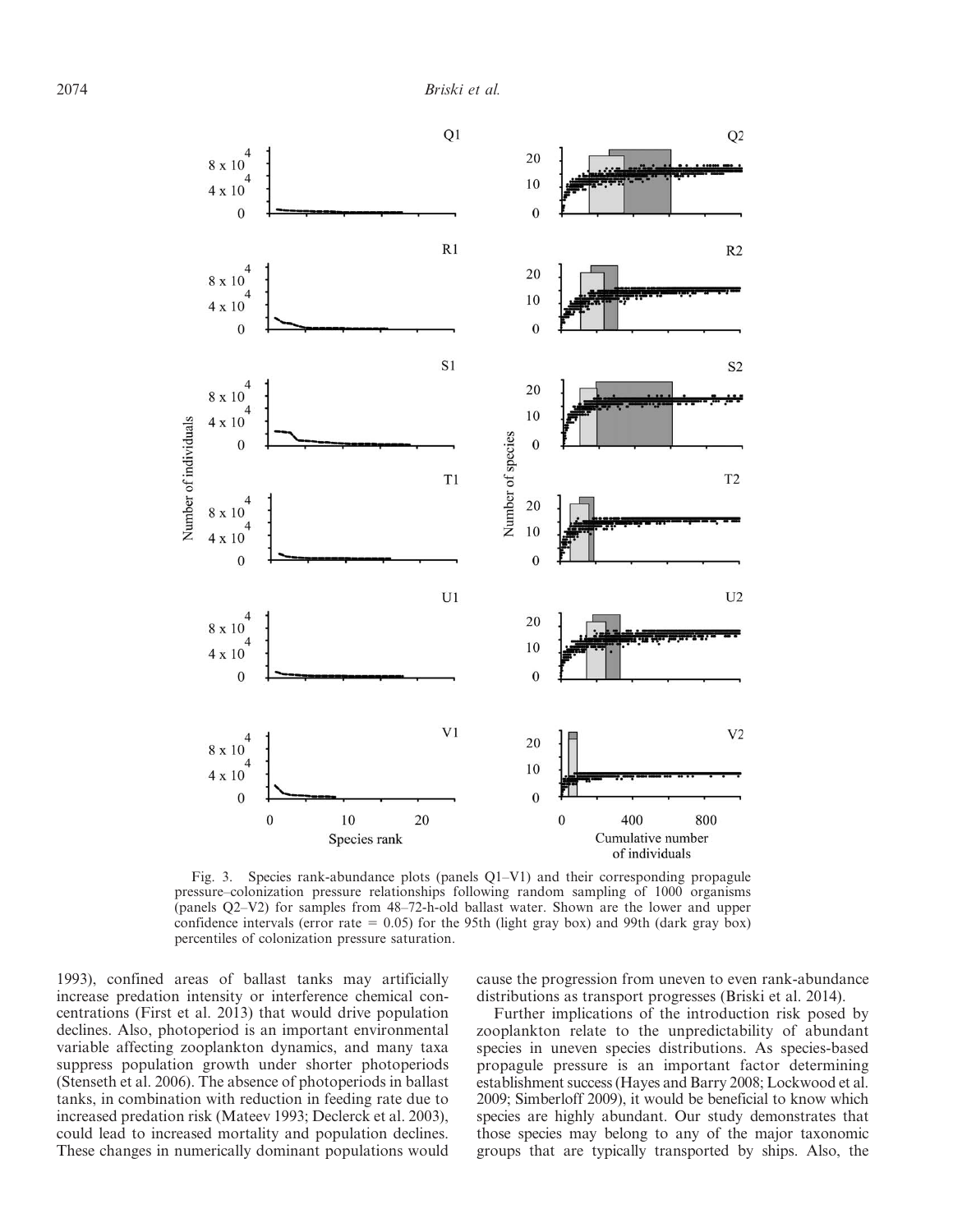International Ballast Water Management Convention, when ratified, will permit discharge of treated ballast water only if organisms larger than 50  $\mu$ m (most zooplankton) are present with a collective abundance of  $< 10$  viable individuals m<sup>-3</sup> (IMO 2004). Extrapolating our results to the average ship ballast capacity ( $\sim 20,000$  m<sup>3</sup>; Briski et al. 2011) indicates that the nature of the underlying species abundance distribution will strongly dictate the per-species propagule pressure discharged to recipient ecosystems. For example, ships with strongly uneven species abundance distributions (i.e., on short voyages) may have high abundances of the most dominant species. Dominant species from more evenly distributed communities should have lower volumetric abundances; however, even this can be offset somewhat if total ballast release volume is high.

Understanding the variation in propagule pressures among ships and species provides insight into the potential for NIS establishment. Assemblages with uneven rank-abundance distributions were characterized by species of varying propagule pressures. At the extreme, the highest-ranked species were  $> 820$  times more abundant than the least abundant species, signifying a strong disparity in the corresponding probabilities of establishment for a given human-mediated movement. In contrast, even rank-abundance gradients existed with propagule pressures and potential for establishment, exhibiting greater consistency between common and rare species. When total propagule pressure of a transported community is high, both uneven and even rank-abundance distributions may pose a relatively high establishment risk. However, as total propagule pressure decreases, uneven distributions should pose higher risk, as they would still contain some species with relatively high propagule pressure. Given that rank-abundance gradients become more even as transport progresses due to a strong reduction in propagule pressure of dominant taxa (this study; Briski et al. 2014), the establishment risk posed by these communities also decreases through time. Even though most zooplankton species survive transport and surviving individuals likely have broad environmental tolerance (Briski et al. 2014), these small populations may suffer from reduced genetic diversity and low adaptability following introduction to new habitats (Kolbe et al. 2004, 2012; Roman and Darling 2007). On the other hand, uneven distributions, which are common during the first 2 days of transport, represent a higher establishment risk, as some species are abundant and less likely to suffer from Allee effects. Consequently, ships on short voyages pose a greater risk, as they release communities more likely to contain species not affected by Allee effects (Kolbe) et al. 2004, 2012; Roman and Darling 2007). Ultimately, our results highlight strong disparity among ships, species, and time scales (Drake et al. 2014). While the exact implications of this disparity are difficult to ascertain without working knowledge of extinction risk of transported species, these results provide insight into the inconsistent predictive success of certain proxy variables that treat human-mediated movements equally (reviewed in Wonham et al. 2013).

Management efforts focused on preventing new introductions and early detection of introduced NIS are of great importance, as they are more effective and less costly than eradication or curtailment of the spread of established populations (Lodge et al. 2006; Lockwood et al. 2007; Hulme et al. 2008). Discharge performance standards imposed by

the International Ballast Water Management Convention represent a positive step toward risk reduction, as the policy implicitly recognizes the importance of propagule pressure to invasion success. However, the policy does not recognize inherent variation in plankton species abundance distributions. Each transported species effectively represents a probability trial for establishment in the new environment, and strong variability in species abundance distributions of transported assemblages dictates a range of propagule and colonization pressures for a given sample of n organisms. Therefore, for a given organism discharge standard, the number of species and propagules per species discharged to recipient ecosystems will vary; thus, invasion risk is not created equally for a given management model. Disentangling the relative influence of skewed vs. even assemblages and identifying those posing greatest establishment potential under a given discharge standard is difficult without a better understanding of species population viability estimated under a range of environmental conditions.

In summary, our study demonstrates that a universal species abundance distribution of transported assemblages does not exist. Therefore, any attempt to incorporate assemblage-based parameters when estimating risk or within a general management framework will induce substantial error or require large confidence limits. Both approaches will introduce substantial uncertainty, such as poor ability to discriminate, a priori, a given human-mediated movement as species rich or otherwise. Because these differences have potentially strong ecological consequences, comprehensive species-based sampling initiatives involving morphological or molecular species identification are still warranted to document the range and identity of transported assemblages. Species identification by next-generation sequencing or by automated counting systems (such as FlowCam) may enhance inspection quality. However, these methods are time consuming, costly, and not yet possible to conduct in real time. After ratification of the International Ballast Water Management Convention, ships will use commercial ballast water treatment systems to treat the ballast, which should be certified to reduce total propagule pressure to  $< 10$  individuals m<sup>-3</sup>. Nevertheless, ships on short voyages and those exempt from regulation may pose a greater risk and thus warrant increased attention.

#### Acknowledgments

We are grateful for financial support from Transport Canada, Fisheries and Oceans Canada, the Natural Sciences and Engineering Research Council (NSERC) Canadian Aquatic Invasive Species Network (CAISN), and NSERC Discovery grants to H.J.M. and S.A.B. E.B. was also supported by the Alexander von Humboldt Sofja Kovalevskaja Award and D.A.R.D. by a grant from the Great Lakes Fishery Commission. F.T.C. was supported by NSERC and Ontario Graduate Scholarships. Constructive comments from anonymous referees and R. W. Sterner are gratefully acknowledged.

## References

BRISKI, E., S. A. BAILEY, AND H. J. MACISAAC. 2011. Invertebrates and their dormant eggs transported in ballast sediments of ships arriving to the Canadian coasts and the Laurentian Great Lakes. Limnol. Oceanogr. 56: 1929–1939[, doi:10.4319/](http://dx.doi.org/10.4319%2Flo.2011.56.5.1929) [lo.2011.56.5.1929](http://dx.doi.org/10.4319%2Flo.2011.56.5.1929)